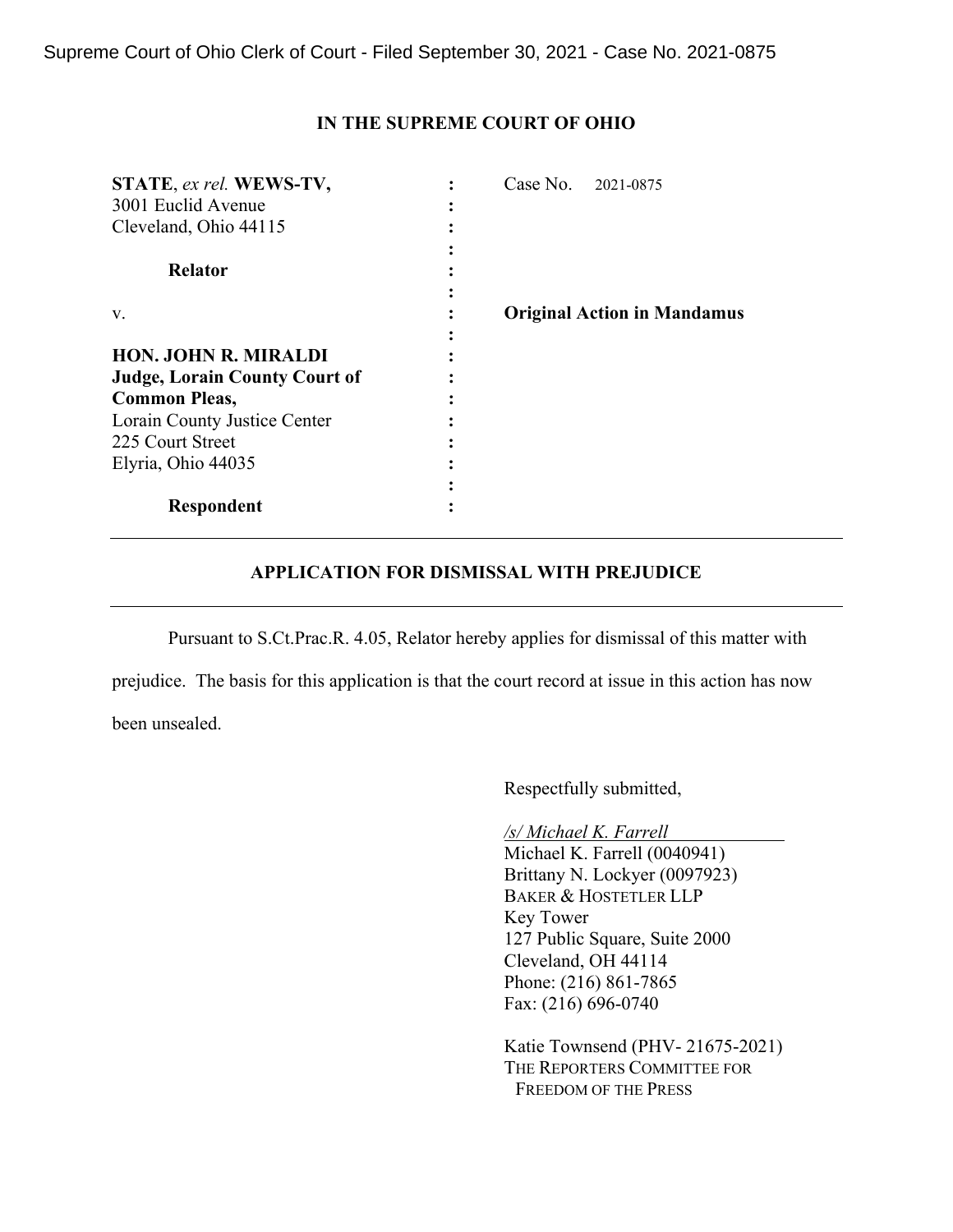1156 15th St. NW, Suite 1020 Washington, DC 20005 Phone: (202) 795-9300 Fax: (202) 795-9310

*Counsel for Relator*